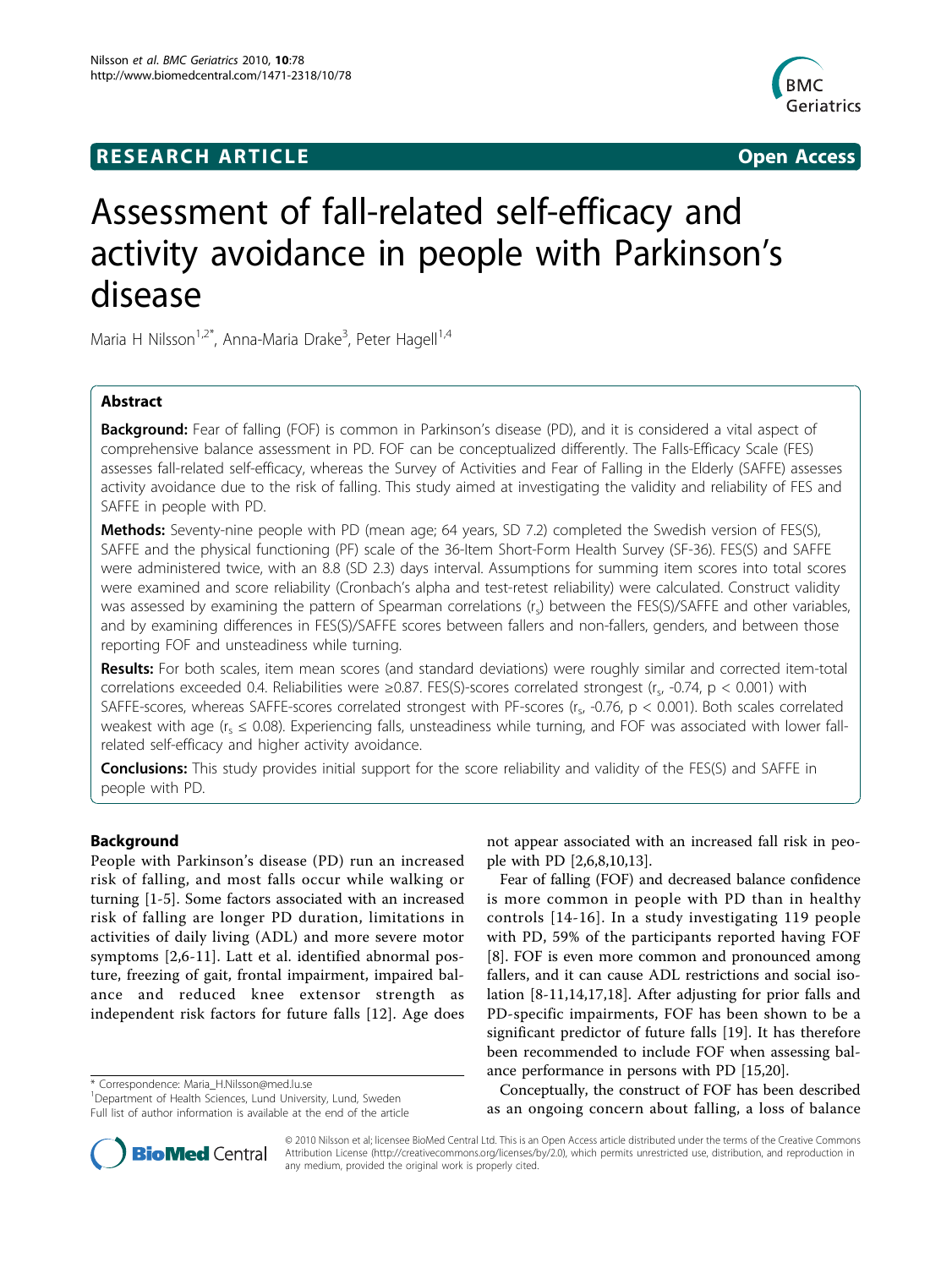<span id="page-1-0"></span>confidence, a low fall-related efficacy, or as activity avoidance [[21-25\]](#page-7-0). These differences in conceptualization are also reflected in available assessment tools. For example, Tinetti et al. developed the Falls Efficacy Scale (FES) to assess "the degree of perceived efficacy at avoiding a fall during each of 10 relatively nonhazardous activities of daily living" [[22](#page-7-0)]. The Survey of Activities and Fear of Falling in the Elderly (SAFFE), on the other hand asks about activity avoidance due to the risk of falling [\[24,25\]](#page-7-0).

Although FOF is considered a vital aspect of comprehensive balance assessment in PD, the measurement properties of FES and SAFFE do not appear to have been investigated in PD. This is unfortunate since traditional indices of such properties (e.g. scaling assumptions, reliability and validity) are sample dependent.

A reliable score contains little measurement error and is reproducible. This can be assessed in various ways, of which Cronbachs alpha and test-retest reliability are the most common [[26](#page-7-0)]. Construct validity relates to the extent an instrument produces scores that are representative of the variable it is intended to represent. It includes convergent validity and divergent validity, which can be assessed by examining the pattern of correlations with other variables. In terms of FOF, scores exhibiting relatively strong associations with related aspects (e.g. physical functioning and mobility), but weaker associations with aspects less strongly associated with FOF (e.g. demographic variables) could thus be interpreted in support of convergent and divergent validity, respectively. Construct validity also includes whether scores distinguish between groups that are expected to differ in relation to the investigated construct [[27](#page-7-0)], e.g. fallers and non-fallers.

The aim of this study was to investigate the measurement properties of the self-completed versions of the Swedish FES and SAFFE in people with PD.

# Methods

#### Participants

Data were collected from two samples including 79 people with clinically diagnosed idiopathic PD [[28\]](#page-7-0) (Table 1). All participants were recruited from a Swedish university hospital, where the patients are regularly evaluated (clinical tests and questionnaires) as either in- or outpatients. Selection of participants was done by the treating neurologist or by a specialist nurse working within the same movement disorder team. Dementia was an exclusion criterion for both samples.

One sample consisted of 50 people with varying degrees of motor complications and/or gait disturbances, receiving out-patient care at two movement disorder neurologists' clinics during one year. Eight patients declined participation and five patients were

unable to attend the study visit. The remaining 37 participants responded to the included questionnaires and they were also assessed clinically.

An additional sample consisted of 42 people, who had received and four who were on the waiting list for Deep Brain Stimulation (DBS) in the subthalamic nucleus. They were invited to participate in a postal survey. A total of 93 patients were eligible, but 47 were excluded for the following reasons: age >75 years, dementia, or previous inclusion in the first sample. Forty-six patients were invited to participate in the survey and 42 consented (Table 1).

#### Table 1 Participants' characteristics

| 56 (71%)/23 (29%)<br>64.5 (7.2)<br>15.9(7.3)<br>27 (34%)/52 (66%)<br>48 (62%)/30 (38%)<br>1 missing<br>26 (34%)/51 (66%)<br>2 missing<br>61.3(26.2)<br>29 (78%)/8 (22%)<br>65.0(6.3)<br>14.3 (8.4)<br>17 (46%)/20 (54%)<br>28 (76%)/9 (24%)<br>16 (43%)/21 (57%)<br>65.9 (23.6)<br>$7.5$ $(3.0-14.0)$<br>15.0 (8.3-21.5)<br>9.3(2.6)<br>1.3(0.25)<br>1.7(0.36)<br>27 (64%)/15 (36%)<br>64.0 (7.9)<br>17.3 (5.8)<br>10 (21%)/32 (68%)<br>20 (50%)/21 (50%)<br>1 missing<br>10(25%)/30 (75%)<br>2 missing<br>57.2 (28.0) | Total sample, n = 79                              |  |
|------------------------------------------------------------------------------------------------------------------------------------------------------------------------------------------------------------------------------------------------------------------------------------------------------------------------------------------------------------------------------------------------------------------------------------------------------------------------------------------------------------------------|---------------------------------------------------|--|
|                                                                                                                                                                                                                                                                                                                                                                                                                                                                                                                        | Gender (men/women), n (%)                         |  |
|                                                                                                                                                                                                                                                                                                                                                                                                                                                                                                                        | Mean age (SD), years                              |  |
|                                                                                                                                                                                                                                                                                                                                                                                                                                                                                                                        | Mean PD duration (SD), years                      |  |
|                                                                                                                                                                                                                                                                                                                                                                                                                                                                                                                        | Experienced falls past six months (no/yes), n (%) |  |
|                                                                                                                                                                                                                                                                                                                                                                                                                                                                                                                        | Fear of falling (no/yes), n (%)                   |  |
|                                                                                                                                                                                                                                                                                                                                                                                                                                                                                                                        | Unsteady when turning (no/yes), n (%)             |  |
|                                                                                                                                                                                                                                                                                                                                                                                                                                                                                                                        | PF, mean (SD)                                     |  |
|                                                                                                                                                                                                                                                                                                                                                                                                                                                                                                                        | <b>Outpatient clinic sample</b> , $n = 37$        |  |
|                                                                                                                                                                                                                                                                                                                                                                                                                                                                                                                        | Gender (men/women), n (%)                         |  |
|                                                                                                                                                                                                                                                                                                                                                                                                                                                                                                                        | Mean age (SD), years                              |  |
|                                                                                                                                                                                                                                                                                                                                                                                                                                                                                                                        | Mean PD duration (SD), years                      |  |
|                                                                                                                                                                                                                                                                                                                                                                                                                                                                                                                        | Experienced falls past six months (no/yes), n (%) |  |
|                                                                                                                                                                                                                                                                                                                                                                                                                                                                                                                        | Fear of falling (no/yes), n (%)                   |  |
|                                                                                                                                                                                                                                                                                                                                                                                                                                                                                                                        | Unsteady when turning (no/yes), n (%)             |  |
|                                                                                                                                                                                                                                                                                                                                                                                                                                                                                                                        | PF, mean (SD)                                     |  |
|                                                                                                                                                                                                                                                                                                                                                                                                                                                                                                                        | UPDRS part II, median (q1-q3)                     |  |
|                                                                                                                                                                                                                                                                                                                                                                                                                                                                                                                        | UPDRS part III, median (q1-q3)                    |  |
|                                                                                                                                                                                                                                                                                                                                                                                                                                                                                                                        | Timed Up & Go (s), mean (SD)                      |  |
|                                                                                                                                                                                                                                                                                                                                                                                                                                                                                                                        | Comfortable gait speed (m/s), mean (SD)           |  |
|                                                                                                                                                                                                                                                                                                                                                                                                                                                                                                                        | Fast gait speed (m/s), mean (SD)                  |  |
|                                                                                                                                                                                                                                                                                                                                                                                                                                                                                                                        | <b>Survey sample</b> , $n = 42$                   |  |
|                                                                                                                                                                                                                                                                                                                                                                                                                                                                                                                        | Gender (men/women), n (%)                         |  |
|                                                                                                                                                                                                                                                                                                                                                                                                                                                                                                                        | Mean age (SD), years                              |  |
|                                                                                                                                                                                                                                                                                                                                                                                                                                                                                                                        | Mean PD duration (SD), years                      |  |
|                                                                                                                                                                                                                                                                                                                                                                                                                                                                                                                        | Experienced falls past six months (no/yes), n (%) |  |
|                                                                                                                                                                                                                                                                                                                                                                                                                                                                                                                        | Fear of falling (no/yes), n (%)                   |  |
|                                                                                                                                                                                                                                                                                                                                                                                                                                                                                                                        | Unsteady when turning (no/yes), n (%)             |  |
|                                                                                                                                                                                                                                                                                                                                                                                                                                                                                                                        | PF, mean (SD)                                     |  |

PF: Physical Functioning, which is one of the subscales of SF-36. PF-score can range between 0-100.

UPDRS: Unified Parkinson's Disease Rating Scale. Part II: ADL, where the score can range between 0-52. Part III: motor examination. The total score can range between 0-108 points. Higher UPDRS-scores denote more severe impairments or motor symptoms.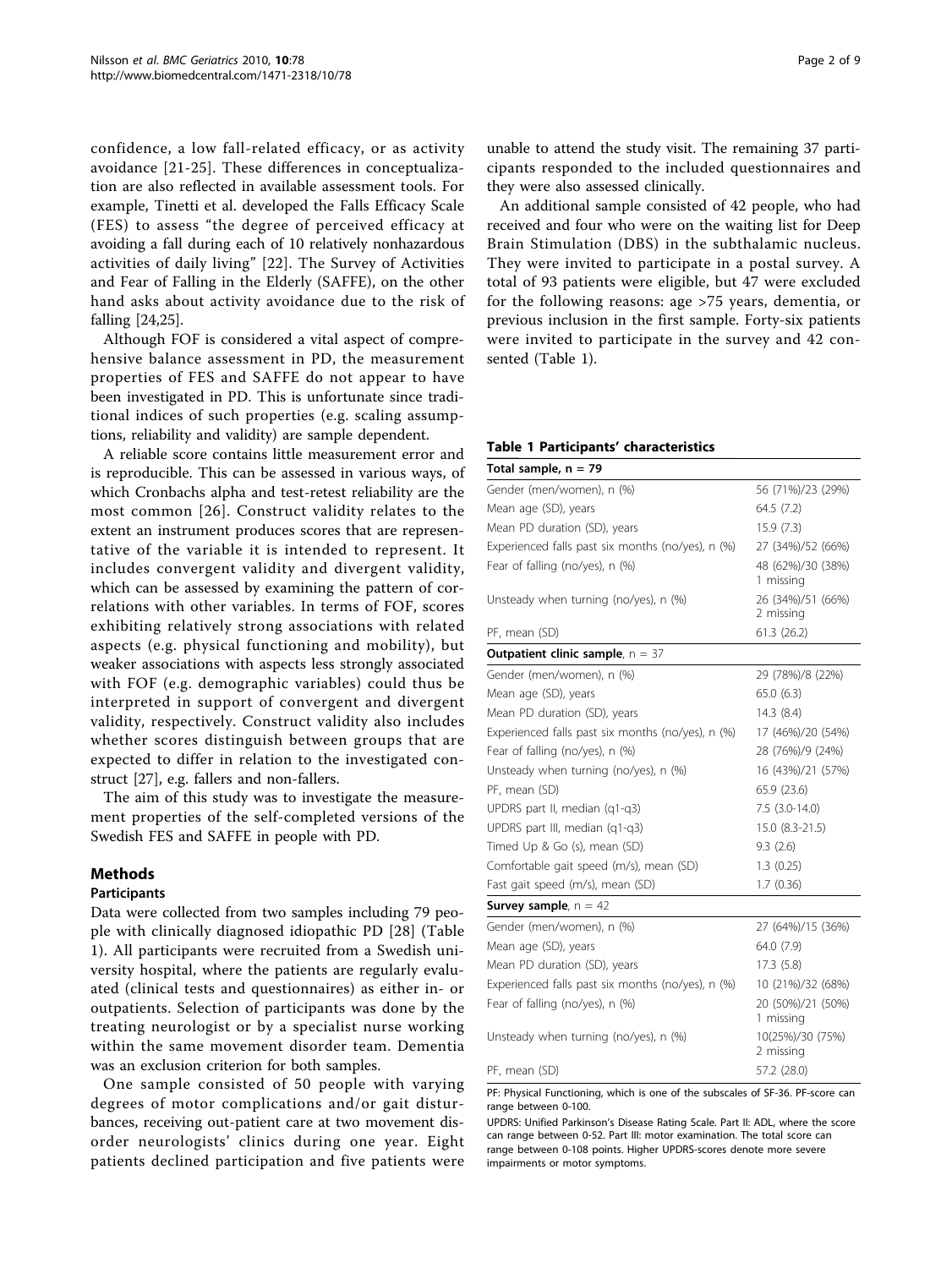### **Ouestionnaires**

All participants completed two self-administered FOF questionnaires: the Swedish FES, i.e. the FES(S) [\[29](#page-7-0)] and SAFFE [[25](#page-7-0)].

Items in the FES(S) are framed "How confident are you that you can....without falling?" [\[22](#page-7-0),[23\]](#page-7-0). The definition of self-efficacy is based on Banduras work, who defines perceived self-efficacy as a "judgment of one's capability to accomplish a certain level of performance" [[30\]](#page-7-0). FES(S) includes 13 activities rated from 0 (not confident at all) to 10 (completely confident), yielding a total score between 0 and 130 (higher scores = better balance confidence in performing the activities) [[29\]](#page-7-0). Compared to the original FES, the FES(S) thus contains three additional items (getting in and out of bed, grooming, and toileting) [[29](#page-7-0)].

SAFFE focuses on undesirable consequences of FOF, i. e. activity restriction [\[24,25\]](#page-7-0). The underlying assumption is that fear itself is harmless unless it leads to sedentary behavior or restriction of important activities [[24\]](#page-7-0). SAFFE includes 17 activities with three response options: never avoid, sometimes avoid, and always avoid (scored 1-3, respectively) [[25](#page-7-0)]. Thus, the possible score range is 17-51 and higher scores denote greater avoidance.

In addition, the Physical Functioning (PF) scale of the 36-Item Short-Form Health Survey (SF-36) [[31\]](#page-7-0) was used. PF comprises ten physical activity items with an emphasis on mobility. The score can range from 0 to100, and higher scores denote better physical functioning. Participants were also asked whether they had fallen during the past six months (No/Yes), if they were afraid of falling (No/Yes), and if they experienced unsteadiness while turning (No/Yes). When completing the questionnaires, the participants also rated their present mobility as either "good", "good but hyperkinetic" or "bad".

# Procedure

Demographic data was collected through self report (Table [1](#page-1-0)). Participants then completed the FES(S), SAFFE and PF. When completing FES(S) and SAFFE, they were instructed to make a general estimation when rating.

The participants in the outpatient sample were also assessed clinically. Assessments were scheduled at a time point when they typically felt at their best. Following completion of self-reported questionnaires at time 1, they were assessed with gait tests and the Unified PD Rating Scale (UPDRS). Timed gait tests included the 10 meter walk test (gait speed, m/s) and the Timed Up & Go (TUG) [[32](#page-7-0)]. The ten meter walk test was performed both in comfortable and fast gait speed (starting order randomized). A practice trial was followed by a test trial. TUG was only performed in comfortable gait speed. One practice trial was followed by two test trials (best value analyzed). Assessments also included parts II (Activities of daily living, ADL) and III (motor examination) of the UPDRS [\[33\]](#page-7-0). After completing the assessments, participants in the outpatient clinic sample were given an envelope with a second set of the FES(S) and SAFFE to be completed a week later, during a period of good mobility. Each envelope was marked with the applicable date.

Participants in the postal survey were mailed a questionnaire package including the same demographic questions as in the clinic sample, together with the FES (S), SAFFE and PF. A second questionnaire package was sent out three days after their first responses had been received.

The study was approved by the by the Advisory Committee for Research Ethics in Health Education (Lund), and all participants gave their written informed consent.

### Analyses

First, we explored if the assumptions for summing item scores into total FES(S) and SAFFE scores were met [[34](#page-7-0)]. That is, whether item mean scores and standard deviations were roughly similar and if the corrected item-total correlations exceeded 0.3. Whether the items appear to represent a common variable was considered supported if corrected item-total correlations were ≥0.4 [[34\]](#page-7-0).

Internal consistency (analyzed by inter-item correlations) and Cronbach's alpha was calculated for scores at time 1 and time 2. Test-retest reliability was analyzed by the intraclass correlation (ICC) coefficient between scores obtained at time 1 and 2. ICC was calculated by using random effect two-way ANOVA with absolute agreement (ICC<sub>2.1</sub>) [[35\]](#page-7-0). Reliability values ≥0.8 are recommended [[36\]](#page-7-0). Any systematic change in mean scores between time 1 and time 2 was scrutinized by ANOVA. In addition, the standard error of measurement (SEM) was estimated using the formula SEM = SD<sub>baseline</sub> ×  $\sqrt{(1 - ICC)}$ .

Floor- and ceiling effects were determined based on participants with computable total scores: The number of participants that score at maximum (or minimum)/ the total number of participants, multiplied by 100 [\[37](#page-7-0)].

Construct validity of FES(S) and SAFFE was assessed by examining the pattern of Spearman correlations  $(r<sub>S</sub>)$ with other variables and differences between subgroups of people. The strongest correlation was anticipated to be between FES(S) and SAFFE since balance confidence, fall-related self-efficacy and activity avoidance all relate to FOF [\[21](#page-7-0)-[25\]](#page-7-0). We further anticipated that FES(S) and SAFFE scores would correlate stronger with PF, timed gait tests, UPDRS parts II (ADL) and III (motor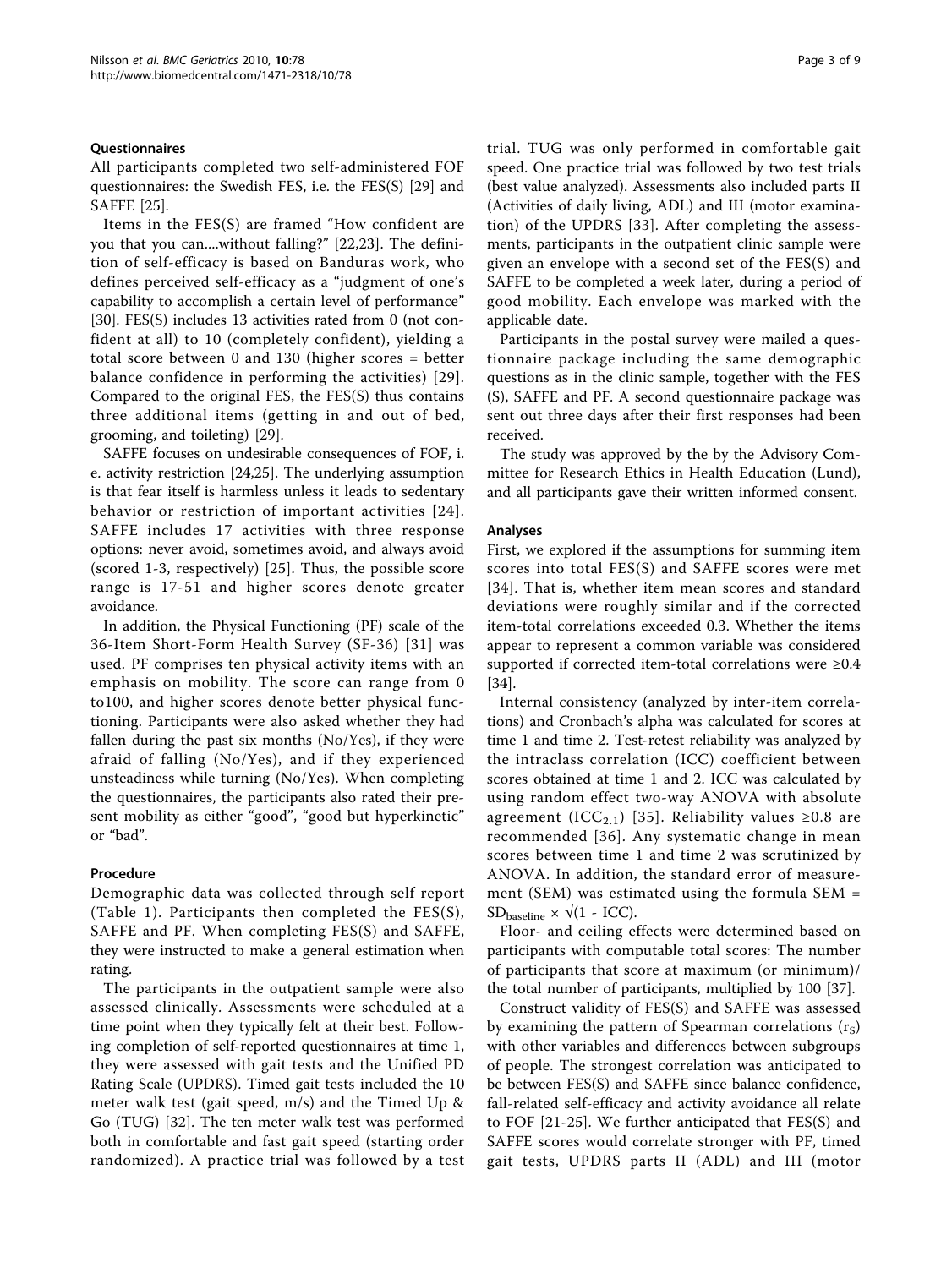symptoms) than with PD-duration and age, of which the latter was anticipated to exhibit the weakest correlation. We expected that FES(S) and SAFFE scores would differ (Mann-Whitney U test) between fallers and non-fallers, genders, and between those reporting FOF and unsteadiness while turning (yes/no). Those affirming the question about previous falls, FOF or being unsteady were anticipated to have a higher degree of FOF than those responding no. In addition, women were anticipated to have a higher degree of FOF than men [\[38\]](#page-7-0), i.e. higher SAFFE scores and lower FES(S) scores.

All analyses were performed using SPSS 15 (SPSS Inc., Chicago, IL). Two-tailed p-values <0.05 were considered statistically significant. Due to the exploratory nature of the study we did not correct for multiple testing.

### Results

Item and total scores at time 1 and time 2 are presented in Tables 2 and [3.](#page-4-0) At the first administration, one participant left the FES(S) blank. Mean (SD) FES(S) item scores ranged between 6.2-8.1 (2.6-3.3), and corrected item-total correlations ranged between 0.73-0.89 (Table 2). The average inter-item correlation at time 1 was 0.72 (min-max, 0.46- 0.93) and at time 2 it was 0.84 (min-max, 0.69-0.95). Total FES(S) scores could be computed for 88% and 93% of the responding participants at times 1 and 2, respectively. The median (q1-q3) total scores at time 1 and time 2 were 99 (64-121) and 104 (60-126), respectively. Floor and ceiling effects were ≤10.6% at both occasions (Table 2).

At the first administration, three participants left SAFFE blank. Mean (SD) SAFFE item scores ranged between 1.3-2.0 (0.5-0.8), and corrected item-total correlations ranged between 0.60-0.83 (Table [3\)](#page-4-0). The average inter-item correlation at time 1 was 0.55 (min-max, 0.27-0.82) and at time 2 it was 0.57 (min-max, 0.34- 0.77). Total SAFFE scores could be computed for 93% and 90% of the responding participants at times 1 and 2, respectively. The median (q1-q3) total SAFFE scores at time 1 and time 2 were 24 (18-33) and 24 (18-30). The best possible SAFFE score was attained by 18% of the sample at time 1 and by 19% at time 2; none had the worst possible score (Table [3\)](#page-4-0).

At time 1, 64 out of 79 (81%) participants considered their mobility as "good" or "good but hyperkinetic" when

|  | Table 2 Scores and item-total correlations of the Falls-Efficacy Scale, Swedish version - FES(S), n = 79 |  |  |
|--|----------------------------------------------------------------------------------------------------------|--|--|
|--|----------------------------------------------------------------------------------------------------------|--|--|

|                     |                              | Time 1, $n = 781$                    |                                               | Time 2, $n = 71^2$                |                                               |
|---------------------|------------------------------|--------------------------------------|-----------------------------------------------|-----------------------------------|-----------------------------------------------|
| Item <sup>a</sup>   | <b>Activity</b>              | Mean (SD)<br>$n = 78$                | Corrected item-total<br>correlations $n = 69$ | Mean (SD)                         | Corrected item-total<br>correlations $n = 66$ |
| $\mathbf{1}$        | Get in and out of bed        | 6.7(3.2)<br>1 missing                | 0.82                                          | 6.9(2.8)<br>1 missing             | 0.86                                          |
| $\overline{2}$      | Get on and off the toilet    | 7.5(2.8)                             | 0.82                                          | 7.4(2.7)<br>1 missing             | 0.89                                          |
| 3                   | Personal grooming            | 8.1(2.6)<br>3 missing                | 0.78                                          | 7.8(2.7)<br>1 missing             | 0.90                                          |
| 4                   | Get in and out of chair      | 6.8(3.2)                             | 0.87                                          | 7.0(3.0)                          | 0.96                                          |
| 5                   | Get dressed and undressed    | 7.1(3.0)                             | 0.87                                          | 7.2(3.0)                          | 0.95                                          |
| 6                   | Take a bath or a shower      | 7.5(2.9)                             | 0.85                                          | 7.3(2.9)                          | 0.95                                          |
| $\overline{7}$      | Go up and down stairs        | 7.3(3.0)                             | 0.82                                          | 6.9(3.0)                          | 0.89                                          |
| 8                   | Walk around neighborhood     | 7.1(3.3)<br>1 missing                | 0.73                                          | 7.0(3.3)                          | 0.90                                          |
| 9                   | Reach into cupboards/closets | 6.7(3.2)<br>1 missing                | 0.86                                          | 6.8(3.1)<br>2 missing             | 0.91                                          |
| 10                  | Housecleaning                | 6.7(3.1)                             | 0.89                                          | 6.8(3.0)                          | 0.93                                          |
| 11                  | Prepare simple meals         | 6.9(3.0)                             | 0.89                                          | 6.6(3.2)                          | 0.87                                          |
| 12                  | Answer the telephone         | 6.2(3.3)<br>2 missing                | 0.87                                          | 6.5(3.3)                          | 0.94                                          |
| 13                  | Simple shopping              | 6.2(3.3)<br>1 missing                | 0.81                                          | 6.5(3.4)                          | 0.92                                          |
| Total score Min-Max |                              | 91.6 (34.2)<br>$0 - 130$<br>$n = 69$ |                                               | 90.6 (36.4)<br>13-130<br>$n = 66$ |                                               |
|                     | Skewness (SE)                | $-0.75(0.29)$                        |                                               | $-0.45(0.30)$                     |                                               |
|                     | Kurtosis (SE)                | $-0.36(0.57)$                        |                                               | $-1.22(0.58)$                     |                                               |

<sup>a</sup>How confident/sure are you that you can... (item wording)...without falling? Response options range from 0 (not confident at all) to ten (completely confident). <sup>1</sup>One participant did not respond to FES(S).

2 Three participants did not complete the FES(S) at time 2. At time 2, data from 5 patients were excluded due to late responses and DBS surgery (see Results). At time 1, one out of 69 (1.4%) scored 0 and 7 scored 130 (10.1%). At time 2, none of the 66 scored 0 and 7 (10.6%) scored 130.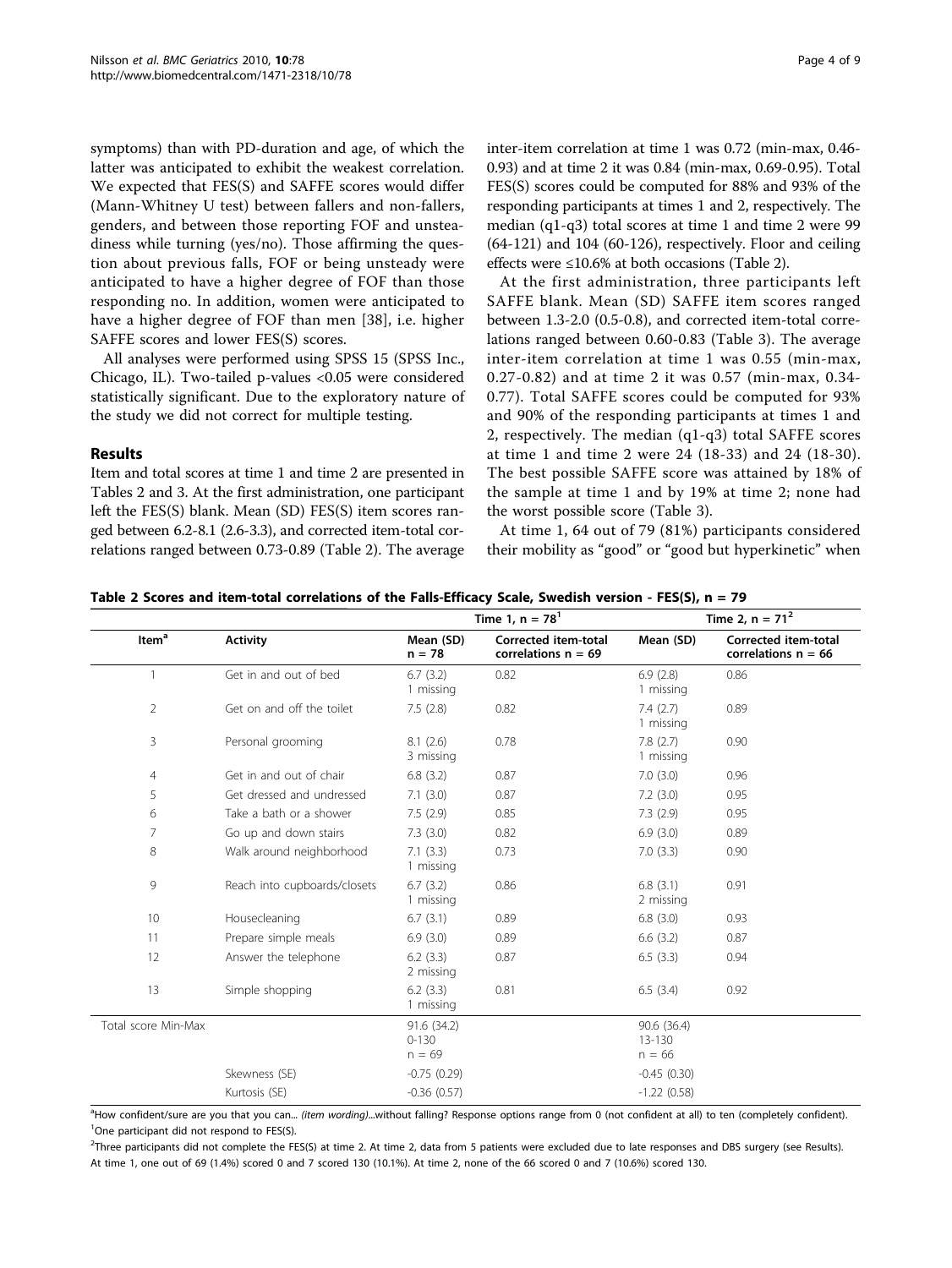|    |                                        |                                    | Time 1, $n = 76$ <sup>1</sup>                                                                                   |                                    | Time 2, $n = 692$ |
|----|----------------------------------------|------------------------------------|-----------------------------------------------------------------------------------------------------------------|------------------------------------|-------------------|
|    | Items <sup>a</sup> Activity            | 76                                 | Mean (SD) $n =$ Corrected item-total correlations Mean (SD) $n =$ Corrected item-total correlations<br>$n = 71$ | 69                                 | $n = 62$          |
| 1  | Go to the shops                        | 1.7(0.7)                           | 0.81                                                                                                            | 1.5(0.7)<br>2 missing              | 0.70              |
| 2  | Clean your house                       | 1.6(0.6)<br>1 missing              | 0.82                                                                                                            | 1.5(0.6)<br>1 missing              | 0.82              |
| 3  | Prepare simple meals                   | 1.4(0.5)                           | 0.69                                                                                                            | 1.4(0.5)                           | 0.74              |
| 4  | Go to the doctor or dentist            | 1.3(0.6)                           | 0.69                                                                                                            | 1.3(0.5)                           | 0.73              |
| 5  | Take a bath                            | 1.5(0.7)<br>3 missing              | 0.62                                                                                                            | 1.5(0.7)<br>3 missing              | 0.74              |
| 6  | Take a shower                          | 1.3(0.5)                           | 0.60                                                                                                            | 1.3(0.5)                           | 0.72              |
| 7  | Go for a walk                          | 1.6(0.7)                           | 0.82                                                                                                            | 1.6(0.7)                           | 0.78              |
| 8  | Go out when it is slippery             | 2.0(0.8)                           | 0.76                                                                                                            | 2.0(0.7)                           | 0.72              |
| 9  | Visit a friend or relative             | 1.4(0.6)<br>1 missing              | 0.83                                                                                                            | 1.5(0.7)                           | 0.72              |
| 10 | Go to a place with crowds              | 1.8(0.7)                           | 0.73                                                                                                            | 1.8(0.7)<br>1 missing              | 0.73              |
| 11 | Go up and down stairs                  | 1.4(0.5)                           | 0.69                                                                                                            | 1.4(0.5)                           | 0.74              |
| 12 | Walk around indoors                    | 1.3(0.5)                           | 0.65                                                                                                            | 1.3(0.5)<br>1 missing              | 0.69              |
| 13 | Walk half a mile                       | 1.8(0.8)                           | 0.76                                                                                                            | 1.7(0.8)                           | 0.80              |
| 14 | Bend down to get something             | 1.5(0.6)                           | 0.68                                                                                                            | 1.6(0.7)<br>1 missing              | 0.69              |
| 15 | Travel by public transport             | 1.7(0.8)                           | 0.77                                                                                                            | 1.7(0.8)                           | 0.80              |
| 16 | Go out to a social event               | 1.7(0.6)                           | 0.75                                                                                                            | 1.6(0.6)                           | 0.77              |
| 17 | Reach for something above<br>your head | 1.5(0.6)                           | 0.69                                                                                                            | 1.6(0.7)                           | 0.69              |
|    | Total score, Mean (SD) Min-<br>max     | 26.2(8.4)<br>$17 - 48$<br>$n = 71$ |                                                                                                                 | 25.2(8.1)<br>$17 - 46$<br>$n = 62$ |                   |
|    | Skewness (SE)                          | 0.61(0.29)                         |                                                                                                                 | 0.80(0.30)                         |                   |
|    | Kurtosis (SE)                          | $-0.67(0.56)$                      |                                                                                                                 | $-0.47(0.60)$                      |                   |

<span id="page-4-0"></span>Table 3 Scores and corrected item-total correlations of SAFFE, n = 79

SAFFE: modified Survey of Activities and Fear of Falling in the Elderly.

<sup>a</sup>For each of the 17 activities, three response options are used: never avoid (coded 1), sometimes avoid (coded 2), and always avoid (coded 3). Thus, the total score can range from 17 to 51 points.

<sup>1</sup>Three participants left the questionnaire blank at time 1.

2 Three participants did not complete retest (time 2). At time 2, data from 5 patients were excluded due to late responses and DBS surgery (see Results). Two participants left the questionnaire blank.

None reached the maximum score of 51 points. At time 1, 13 out of 71 (18.3%) reached the lowest

possible score (17 points). At time 2, 12 out of 62 (19.4%) attained the lowest possible score.

completing the questionnaires. Fourteen rated their mobility as bad. One had missing data.

Score reliabilities and SEM for FES(S) and SAFFE are presented in Table [4](#page-5-0). Cronbach's alpha was ≥0.95 for both questionnaires. Seventy-six out of the 79 (96%) participants completed FES(S) and SAFFE twice. However, data from four participants were excluded from the test-retest analyses due to a long delay between times 1 and 2 ( $\geq$ 25 days). An additional participant was excluded due to having undergone DBS-surgery between administrations. For the remaining 71 participants, the mean number of days between test and retest was 8.8 (SD, 2.3). Test-retest reliability (ICC) was 0.87 for FES (S) and 0.92 for SAFFE. None of the scores differed between test occasions (FES(S): F, 0.093; P = 0.762, SAFFE: F, 0.686;  $P = 0.411$ ). The SEM was 12.3 for the FES(S) and 2.4 for SAFFE.

FES(S) scores correlated strongest with SAFFE scores  $(r<sub>s</sub>, -0.74; p < 0.001)$ . This was followed by significant (p  $<$  0.001) correlations with PF ( $r_s$ , 0.66), fast gait speed ( $r_s$ , 0.63), TUG ( $r_s$ , -0.61), UPDRS parts II ( $r_s$ , -0.58) and III ( $r<sub>ss</sub>$  -0.46). Weaker correlations were found between FES(S) and comfortable gait speed  $(r_s, 0.30)$ , PD-duration  $(r_s, -0.28)$  and age  $(r_s, -0.07)$ .

SAFFE scores correlated strongest with PF  $(r<sub>s</sub>, -0.76; p$  $<$  0.001), followed by significant ( $p \le 0.001$ ) correlations with FES(S) ( $r_s$ , -0.74), TUG ( $r_s$ , 0.67), fast gait speed ( $r_s$ , -0.64), comfortable gait speed  $(r<sub>s</sub>, -0.52)$ , UPDRS parts II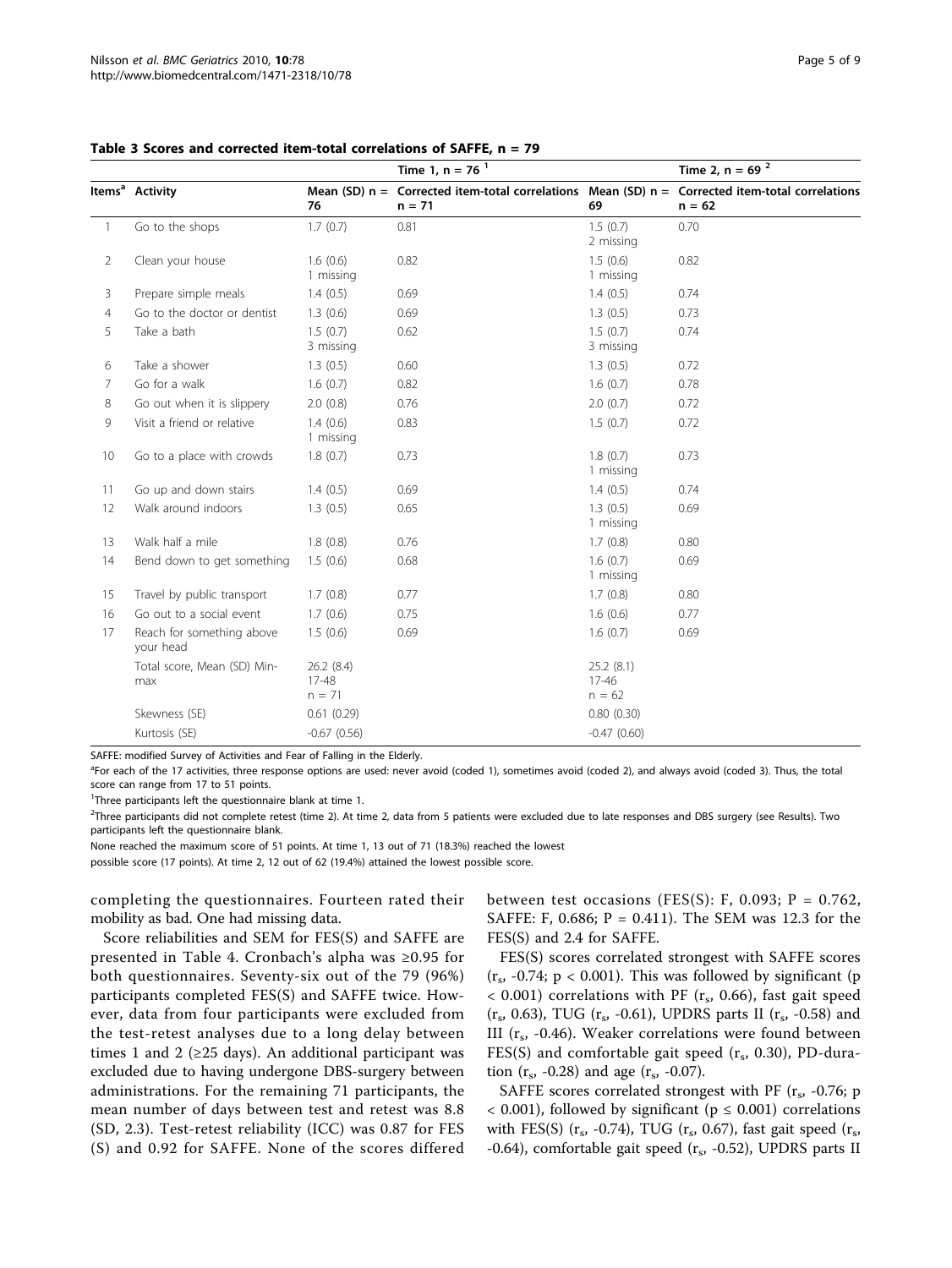<span id="page-5-0"></span>Table 4 Reliability and measurement error of the scores on FES(S) and SAFFE,  $n = 71$ 

|                  | FES(S)                   | <b>SAFFE</b>             |
|------------------|--------------------------|--------------------------|
| Cronbach's alpha | $0.97/0.99$ <sup>a</sup> | $0.95/0.96$ <sup>a</sup> |
| ICC (95% CI)     | $0.87(0.79-0.92)$        | $0.92(0.86 - 0.95)$      |
| <b>SEM</b>       | 123                      | 24                       |

<sup>a</sup> For time 1/time 2.

ICC: Intraclass Correlation Coefficient (two-way random effects model, absolute agreement).

CI: Confidence interval.

SEM: Standard Error of Measurement;  $SD \cdot \sqrt{1-r}$  (SD: standard deviation of baseline values;  $r = ICC$ ).

Missing data: Cronbach's alpha can only be calculated for those without any missing item values and where total scores can be computed (see Tables 2 and 3). ICC values were calculated for those having total scores for both test and retest. For FES(S), this applied for 58 participants whereas the corresponding number for SAFFE was 57.

 $(r<sub>s</sub>, 0.52)$  and III  $(r<sub>s</sub>, 0.50)$ . Weaker correlations were attained with PD-duration  $(r_s, 0.28)$  and age  $(r_s, 0.08)$ .

Those reporting previous falls, FOF or unsteadiness had significantly ( $p \leq 0.017$ ) lower FES(S) scores and higher SAFFE scores than those not reporting these experiences (Table 5). Women scored lower on FES(S) and higher on SAFFE than men (Table 5).

| Table 5 FES(S) and SAFFE- the effects on gender, falls, |  |  |  |  |
|---------------------------------------------------------|--|--|--|--|
| fear of falling and unsteadiness                        |  |  |  |  |

| Gender              | Men                     | Women                      | p-<br>value |
|---------------------|-------------------------|----------------------------|-------------|
| FES(S)              | 108 (82-129), n =<br>49 | 83 (52-103), $n = 20$      | 0.007       |
| <b>SAFFE</b>        | 22 (18-29), $n = 51$    | 33 (25-38), $n = 20$       | 0.001       |
| Falls               | Yes                     | No                         |             |
| FES(S)              | 92 (55-120), $n = 46$   | $105$ (94-129), n = 23     | 0.017       |
| <b>SAFFE</b>        | $27(19-35)$ , n = 47    | 21 (17-29), $n = 24$       | 0.008       |
| Fear of falling $1$ | Yes                     | No                         |             |
| FES(S)              | 77 (46-99), $n = 27$    | 114 (95-129), $n = 41$     | < 0.001     |
| <b>SAFFE</b>        | 33 (29-38), $n = 25$    | 21 (18-26), $n = 45$       | < 0.001     |
| Unsteady turning    | Yes                     | No                         |             |
| FES(S)              | 83 (54-101), $n = 44$   | 120 (108-129), $n =$<br>23 | < 0.001     |
| <b>SAFFE</b>        | 30 (21-37), $n = 44$    | 19 (17-24), $n = 25$       | < 0.001     |

Data are medians and first and third quartiles (q1-q3), and values are only reported for those where total scores could be computed at time 1. At time 1, total FES(S) and SAFFE scores could be computed for 69 and 71 participants, respectively.

<sup>1</sup> One missing response.

<sup>2</sup> Two missing responses.

FES(S): Falls-Efficacy Scale, Swedish version. The possible score range is 0-130 points, where higher scores denote better balance confidence in performing the activities.

SAFFE: The Survey of Activities and Fear of Falling in the Elderly. The possible score range is 17-51 points and a higher score denote greater avoidance.

#### Discussion and Conclusions

This study provides initial support for the scoring assumptions, validity and reliability of the FES(S) and SAFFE among people with PD. This has important clinical implications since FOF is an integral aspect of comprehensive balance assessment in PD.

Our observations provide support for the reliability of SAFFE and FES(S) scores when investigating FOF in people with PD, as alpha and ICC values of both exceeded the recommendations of 0.80 [\[36](#page-7-0)]. Cronbach's alpha was ≥ 0.95, and it has been recommended to be at least 0.90 in a clinical application [[39\]](#page-7-0). High alpha values and inter-item correlations may also indicate a redundancy of items [[40](#page-7-0)], suggesting that there may be room for item reduction of the scales, particularly in the FES(S). However, further studies in larger samples addressing this issue more specifically are needed before any firm recommendations can be made. Previous studies investigating the measurement properties of FES(S) and SAFFE have not specifically evaluated people with PD. Hellström and Lindmark investigated the reliability of FES(S) in patients with stroke [[29](#page-7-0)] and found a test-retest reliability of 0.97 (ICC), which is higher than that found here. This may be due to differences in study designs. In the study by Hellstrom and Lindmark the FES(S) was interviewer administrated, whereas it was self-administered in this study. Test-retest reliability for SAFFE has been investigated in the elderly, but over a six month period, with a Spearman correlation coefficient of 0.75 [[25](#page-7-0)]. The time interval (6 months) between test and retest could thus explain the relatively low reliability in that study. This is a particularly relevant aspect since FOF may change over time and may be influenced by external events such as having experienced a fall or a near fall. People with PD have a high risk of falling [[1](#page-7-0)] and about 60 to 75% experience near falls [\[4,41](#page-7-0)].

Floor and ceiling effects were below or close to the recommendation of <15-20% [\[37,42](#page-7-0)]. This suggests that both scales can be useful in detecting differences over time or between groups. However, measurement errors also need to be taken into consideration as differences in scores need to exceed the measurement error. Several indices have been introduced for the evaluation of measurement errors expressed in absolute values. In this study, we used the SEM which expresses the error of the hypothetical (unknown) "true score" based on the observed raw scores [\[36](#page-7-0)]. Although not unchallenged, a number of studies have suggested that the SEM is a reasonable estimate of the minimal important difference [[43](#page-7-0)]. Our FES(S) results suggest that a meaningful change should exceed 12.3 points. The corresponding value for SAFFE was 2.4 points. In order to facilitate interpretation of change scores on an individual level, modern psychometric methods such as Rasch analysis could be used in future studies [[44](#page-7-0)].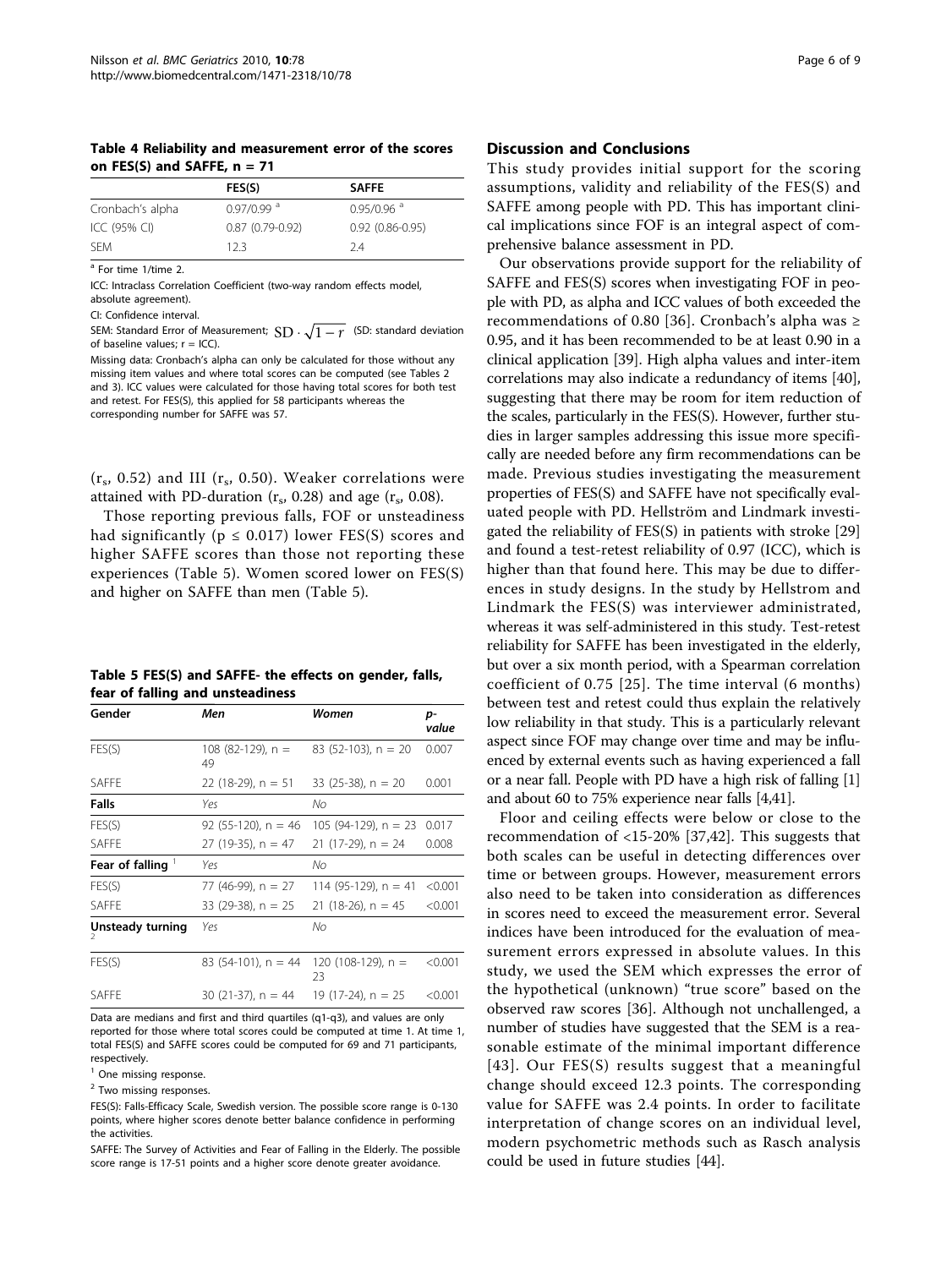The corrected item-total correlations exceeded 0.4 for both FES(S) and SAFFE, which can be taken as support that items of the respective scale represent a common variable [\[34](#page-7-0)]. This is an important aspect of validity but it does not tell us what the common variable is. Results from evaluations of construct validity may, however be helpful in this respect. In the present study, the hypothesized patterns of correlations and differences in FOF scores were empirically supported, which provides support for the validity of both FES(S) and SAFFE. However, they do not appear interchangeable. FES(S) correlated the strongest with SAFFE, whereas SAFFE correlated marginally stronger with PF. The correlation coefficient between FES(S) and SAFFE was -0.74. Accordingly, about 55% of the variance in scores on one scale can be explained by scores on the other. This illustrates that although fall-related self-efficacy and activity avoidance are related, they are not interchangeable constructs, and scale selection should be based on the objectives at hand.

FES(S) and SAFFE scores were more strongly correlated with PF-scores and clinical gait tests than to parkinsonian motor symptoms (UPDRS III). This is probably due to the fact that people with PD typically fall while walking [[2](#page-7-0),[3](#page-7-0)]. Walking has in fact been reported in connection with 54% of all falls in PD [\[2](#page-7-0)].

As expected, both FES(S) and SAFFE scores were able to distinguish between those with and without falls, FOF and unsteadiness while turning. Two thirds of those with severe PD experience instability while turning during an everyday task [[45](#page-7-0)]. Turning is furthermore associated with "freezing episodes" (i.e. motor blocks) [[46](#page-7-0)], which are associated with falls [[2,7](#page-7-0),[47](#page-8-0)]. FOF has previously been reported to be more common and pronounced in people with PD who fall than in non-fallers [[8](#page-7-0)-[10](#page-7-0),[17](#page-7-0),[18](#page-7-0)]. Both the FES(S) and SAFFE-scores were able to distinguish between those who reported FOF as well as previous falls. That is, fallers and those reporting FOF had lower fall-related self-efficacy and avoided activities more often due to the risk of falling. Activity avoidance in itself can result in sedentary behaviour which implies the importance of including this construct when evaluating people with PD. Although Koller et al. described that people with PD who fall confined their ambulation [[11\]](#page-7-0), this was not evaluated in a systematic way. Bloem et al. described that a restriction of activities due to FOF was more common among people with PD than in controls, but they did not use a standardized questionnaire incorporating a broad variety of activities [[14\]](#page-7-0). To our knowledge, this is the first time activity avoidance in relation to falls has been systematically evaluated in people with PD. The SAFFE items with the highest scores ("more avoidance") were items 8 (go out when it is slippery), 10 (go to a place with crowds), 13

(walk half a mile) and 15 (travel by public transportation). This suggests an impact not only on activity performance but also on participation. The present results furthermore show that people with PD who were unsteady, had experienced previous falls and/or reported a FOF avoided more activities due to the risk of falling. Taken together, these findings indicate the importance of taking this construct into consideration both when evaluating and treating people with PD.

There are some methodological concerns that can affect the external validity of the present findings. For example, demented patients were excluded, and participants had quite a long duration of PD. In addition, the survey sample consisted of selected patients and the clinical sample was not randomly selected. It is also conceivable that responses may be influenced by whether respondents with PD are "on" or "off" while completing questionnaires, which could not be controlled for here since data collection was conducted by postal surveys. However, the high test-retest coefficients argue against this being a major source of bias. Finally, it should be borne in mind that the data presented here was collected through self report and it is unknown whether responses are influenced by mode of administration. The equivalence between self completion and interviewer based administration of the FES(S) and SAFFE needs to be assessed in additional studies.

This study presents initial support for the validity and reliability of the scores of FES(S) and SAFFE in people with PD. Further studies are needed to support or refute the present findings as well as providing firmer evidence for the interpretation of change scores.

#### Acknowledgements

The authors wish to thank the participants for their cooperation; Jan Reimer, Stina Bladh, Martina Eliasson, Åsa Högstedt and Christine Toreld for assistance with data collection; and Klas Wictorin, Jan Reimer and Anna-Lena Törnqvist Jensen for assistance with patient selection. The study was supported by the Swedish Research Council, the Swedish Parkinson Academy, Skane County Council's Research and Development Foundation, and the Faculty of Medicine at Lund University, Lund, Sweden. This study was accomplished within the context of the Centre for Ageing and Supportive Environments (CASE), Lund University, Sweden, funded by the Swedish Council for Working Life and Social Research, and within the context of the Neuroscience Caring and Outcomes Research (NeuroCORE) group, Department of Health Sciences, Lund University, Sweden.

#### Author details

<sup>1</sup>Department of Health Sciences, Lund University, Lund, Sweden. <sup>2</sup>Department of Clinical Sciences, Division of Neurosurgery, Lund, Skåne University Hospital, Sweden. <sup>3</sup>Department of Health Sciences, Division of Physiotherapy, Lund University, Lund, Sweden. <sup>4</sup>Department of Neurology Lund, Skåne University Hospital, Sweden.

#### Authors' contributions

MHN participated in conception and design, acquisition of data, analysis and interpretation of data and drafted the manuscript. A-MH participated in analysis and interpretation of data and in revising the manuscript. PH participated in conception and design, acquisition of data, interpretation of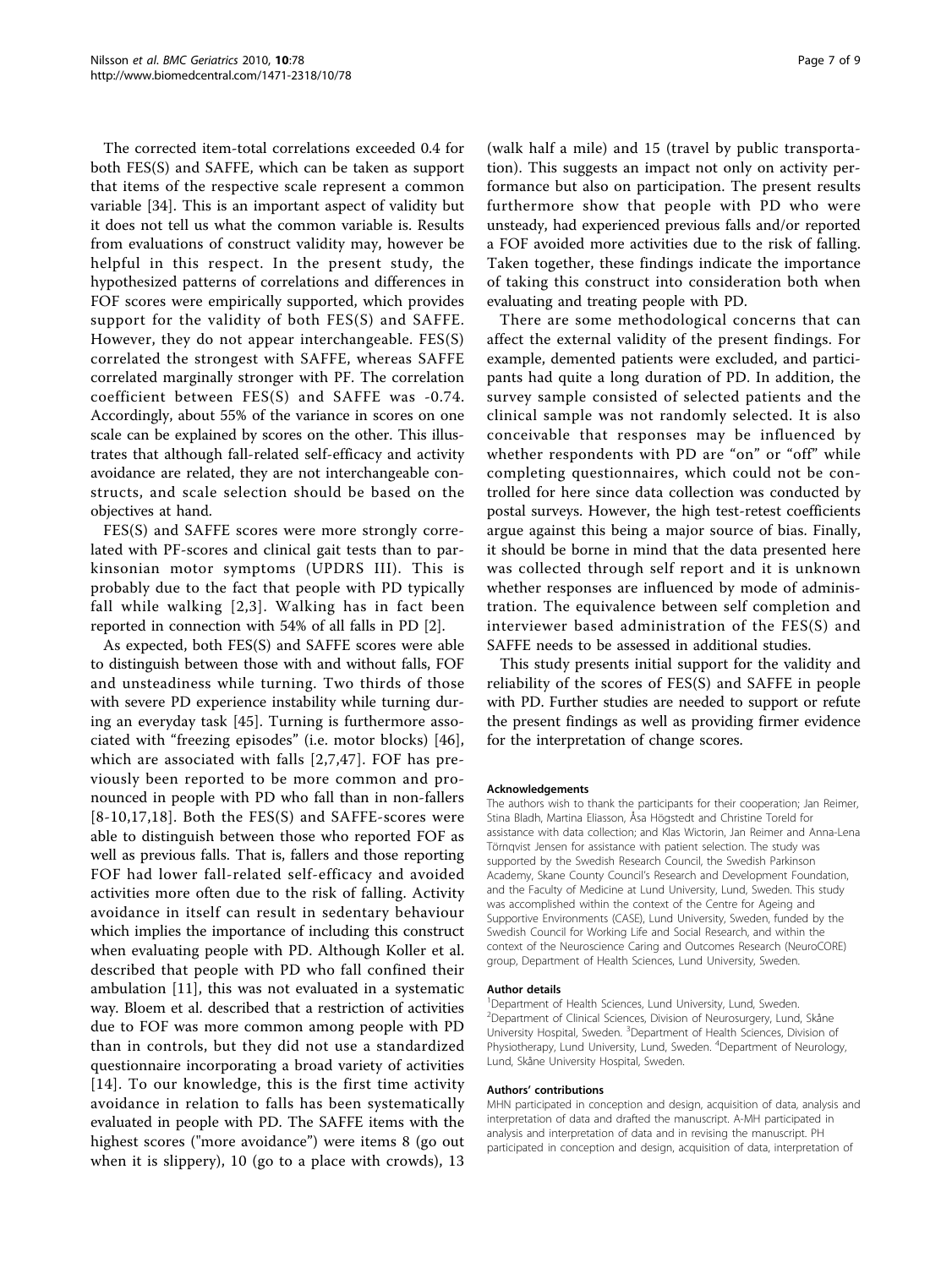<span id="page-7-0"></span>data and in revising the manuscript. All authors read and approved the final manuscript.

#### Competing interests

The authors declare that they have no competing interests.

Received: 27 March 2010 Accepted: 25 October 2010 Published: 25 October 2010

#### References

- Pickering RM, Grimbergen YA, Rigney U, Ashburn A, Mazibrada G, Wood B, Gray P, Kerr G, Bloem BR: [A meta-analysis of six prospective studies of](http://www.ncbi.nlm.nih.gov/pubmed/17588236?dopt=Abstract) [falling in Parkinson](http://www.ncbi.nlm.nih.gov/pubmed/17588236?dopt=Abstract)'s disease. Mov Disord 2007, 22(13):1892-1900.
- 2. Gray P, Hildebrand K: [Fall risk factors in Parkinson](http://www.ncbi.nlm.nih.gov/pubmed/10994536?dopt=Abstract)'s disease. J Neurosci Nurs 2000, 32(4):222-228.
- Ashburn A, Stack E, Ballinger C, Fazakarley L, Fitton C: [The circumstances of](http://www.ncbi.nlm.nih.gov/pubmed/18608387?dopt=Abstract) falls among people with Parkinson'[s disease and the use of Falls Diaries](http://www.ncbi.nlm.nih.gov/pubmed/18608387?dopt=Abstract) [to facilitate reporting.](http://www.ncbi.nlm.nih.gov/pubmed/18608387?dopt=Abstract) Disability and rehabilitation 2008, 30(16):1205-1212.
- 4. Stack E, Ashburn A: [Fall events described by people with Parkinson](http://www.ncbi.nlm.nih.gov/pubmed/10581625?dopt=Abstract)'s [disease: implications for clinical interviewing and the research agenda.](http://www.ncbi.nlm.nih.gov/pubmed/10581625?dopt=Abstract) Physiotherapy research international 1999, 4(3):190-200.
- Stack EL, Ashburn AM, Jupp KE: [Strategies used by people with](http://www.ncbi.nlm.nih.gov/pubmed/16338159?dopt=Abstract) Parkinson'[s disease who report difficulty turning.](http://www.ncbi.nlm.nih.gov/pubmed/16338159?dopt=Abstract) Parkinsonism Relat Disord 2006, 12(2):87-92.
- 6. Wood BH, Bilclough JA, Bowron A, Walker RW: [Incidence and prediction of](http://www.ncbi.nlm.nih.gov/pubmed/12023412?dopt=Abstract) falls in Parkinson'[s disease: a prospective multidisciplinary study.](http://www.ncbi.nlm.nih.gov/pubmed/12023412?dopt=Abstract) J Neurol Neurosurg Psychiatry 2002, 72(6):721-725.
- 7. Lim I, van Wegen E, Jones D, Rochester L, Nieuwboer A, Willems AM, Baker K, Hetherington V, Kwakkel G: [Identifying fallers with Parkinson](http://www.ncbi.nlm.nih.gov/pubmed/18942084?dopt=Abstract)'s [disease using home-based tests: who is at risk?](http://www.ncbi.nlm.nih.gov/pubmed/18942084?dopt=Abstract) Mov Disord 2008, 23(16):2411-2415.
- 8. Matinolli M, Korpelainen JT, Korpelainen R, Sotaniemi KA, Matinolli VM, Myllyla VV: [Mobility and balance in Parkinson](http://www.ncbi.nlm.nih.gov/pubmed/19018871?dopt=Abstract)'s disease: a population[based study.](http://www.ncbi.nlm.nih.gov/pubmed/19018871?dopt=Abstract) Eur J Neurol 2009, 16(1):105-111.
- 9. Landers MR, Backlund A, Davenport J, Fortune J, Schuerman S, Altenburger P: [Postural instability in idiopathic Parkinson](http://www.ncbi.nlm.nih.gov/pubmed/18645292?dopt=Abstract)'s disease: [discriminating fallers from nonfallers based on standardized clinical](http://www.ncbi.nlm.nih.gov/pubmed/18645292?dopt=Abstract) [measures.](http://www.ncbi.nlm.nih.gov/pubmed/18645292?dopt=Abstract) J Neurol Phys Ther 2008, 32(2):56-61.
- 10. Robinson K, Dennison A, Roalf D, Noorigian J, Cianci H, Bunting-Perry L, Moberg P, Kleiner-Fisman G, Martine R, Duda J, et al: [Falling risk factors in](http://www.ncbi.nlm.nih.gov/pubmed/16340098?dopt=Abstract) [Parkinson](http://www.ncbi.nlm.nih.gov/pubmed/16340098?dopt=Abstract)'s disease. NeuroRehabilitation 2005, 20(3):169-182
- 11. Koller WC, Glatt S, Vetere-Overfield B, Hassanein R: [Falls and Parkinson](http://www.ncbi.nlm.nih.gov/pubmed/2720700?dopt=Abstract)'s [disease.](http://www.ncbi.nlm.nih.gov/pubmed/2720700?dopt=Abstract) Clinical neuropharmacology 1989, 12(2):98-105.
- 12. Latt MD, Lord SR, Morris JG, Fung VS: [Clinical and physiological](http://www.ncbi.nlm.nih.gov/pubmed/19425059?dopt=Abstract) [assessments for elucidating falls risk in Parkinson](http://www.ncbi.nlm.nih.gov/pubmed/19425059?dopt=Abstract)'s disease. Mov Disord 2009, 24(9):1280-1289.
- 13. Balash Y, Peretz C, Leibovich G, Herman T, Hausdorff JM, Giladi N: [Falls in](http://www.ncbi.nlm.nih.gov/pubmed/15895303?dopt=Abstract) outpatients with Parkinson'[s disease: frequency, impact and identifying](http://www.ncbi.nlm.nih.gov/pubmed/15895303?dopt=Abstract) [factors.](http://www.ncbi.nlm.nih.gov/pubmed/15895303?dopt=Abstract) J Neurol 2005, 252(11):1310-1315.
- 14. Bloem BR, Grimbergen YA, Cramer M, Willemsen M, Zwinderman AH: [Prospective assessment of falls in Parkinson](http://www.ncbi.nlm.nih.gov/pubmed/11757958?dopt=Abstract)'s disease. J Neurol 2001, 248(11):950-958.
- 15. Adkin AL, Frank JS, Jog MS: [Fear of falling and postural control in](http://www.ncbi.nlm.nih.gov/pubmed/12722162?dopt=Abstract) [Parkinson](http://www.ncbi.nlm.nih.gov/pubmed/12722162?dopt=Abstract)'s disease. Mov Disord 2003, 18(5):496-502.
- 16. Mak MK, Pang MY: [Balance self-efficacy determines walking capacity](http://www.ncbi.nlm.nih.gov/pubmed/18759335?dopt=Abstract) [in people with Parkinson](http://www.ncbi.nlm.nih.gov/pubmed/18759335?dopt=Abstract)'s disease. Mov Disord 2008, 23(13): 1936-1939.
- 17. Dennison AC, Noorigian JV, Robinson KM, Fisman DN, Cianci HJ, Moberg P, Bunting-Perry L, Martine R, Duda J, Stern MB: Falling in Parkinson disease: identifying and prioritizing risk factors in recurrent fallers. American journal of physical medicine & rehabilitation/Association of Academic Physiatrists 2007, 86(8):621-632.
- 18. Mak MK, Pang MY: [Balance confidence and functional mobility are](http://www.ncbi.nlm.nih.gov/pubmed/19240961?dopt=Abstract) [independently associated with falls in people with Parkinson](http://www.ncbi.nlm.nih.gov/pubmed/19240961?dopt=Abstract)'s disease. J Neurol 2009, 256(5):742-749.
- 19. Mak MK, Pang MY: [Fear of falling is independently associated with](http://www.ncbi.nlm.nih.gov/pubmed/19479166?dopt=Abstract) [recurrent falls in patients with Parkinson](http://www.ncbi.nlm.nih.gov/pubmed/19479166?dopt=Abstract)'s disease: a 1-year prospective [study.](http://www.ncbi.nlm.nih.gov/pubmed/19479166?dopt=Abstract) J Neurol 2009, 256(10):1689-1695.
- 20. Franchignoni F, Martignoni E, Ferriero G, Pasetti C: [Balance and fear of](http://www.ncbi.nlm.nih.gov/pubmed/16154789?dopt=Abstract) [falling in Parkinson](http://www.ncbi.nlm.nih.gov/pubmed/16154789?dopt=Abstract)'s disease. Parkinsonism Relat Disord 2005, 11(7):427-433.
- 21. Powell LE, Myers AM: [The Activities-specific Balance Confidence \(ABC\)](http://www.ncbi.nlm.nih.gov/pubmed/7814786?dopt=Abstract) [Scale.](http://www.ncbi.nlm.nih.gov/pubmed/7814786?dopt=Abstract) J Gerontol A Biol Sci Med Sci 1995, 50A(1):M28-34.
- 22. Tinetti ME, Richman D, Powell L: [Falls efficacy as a measure of fear of](http://www.ncbi.nlm.nih.gov/pubmed/2229948?dopt=Abstract) [falling.](http://www.ncbi.nlm.nih.gov/pubmed/2229948?dopt=Abstract) Journal of gerontology 1990, 45(6):P239-243.
- 23. Tinetti ME, Mendes de Leon CE, Doucette JT, Baker DI: [Fear of falling and](http://www.ncbi.nlm.nih.gov/pubmed/8169336?dopt=Abstract) [fall-related efficacy in relationship to functioning among community](http://www.ncbi.nlm.nih.gov/pubmed/8169336?dopt=Abstract)[living elders.](http://www.ncbi.nlm.nih.gov/pubmed/8169336?dopt=Abstract) Journal of gerontology 1994, 49(3):M140-147.
- 24. Lachman ME, Howland J, Tennstedt S, Jette A, Assmann S, Peterson EW: [Fear of falling and activity restriction: the survey of activities and fear of](http://www.ncbi.nlm.nih.gov/pubmed/9469171?dopt=Abstract) [falling in the elderly \(SAFE\).](http://www.ncbi.nlm.nih.gov/pubmed/9469171?dopt=Abstract) The journals of gerontology 1998, 53(1):P43-50.
- 25. Yardley L, Smith H: [A prospective study of the relationship between](http://www.ncbi.nlm.nih.gov/pubmed/11815695?dopt=Abstract) [feared consequences of falling and avoidance of activity in community](http://www.ncbi.nlm.nih.gov/pubmed/11815695?dopt=Abstract)[living older people.](http://www.ncbi.nlm.nih.gov/pubmed/11815695?dopt=Abstract) The Gerontologist 2002, 42(1):17-23.
- 26. Hobart JC, Lamping DL, Thompson AJ: [Evaluating neurological outcome](http://www.ncbi.nlm.nih.gov/pubmed/8708638?dopt=Abstract) [measures: the bare essentials.](http://www.ncbi.nlm.nih.gov/pubmed/8708638?dopt=Abstract) J Neurol Neurosurg Psychiatry 1996, 60(2):127-130.
- 27. Streiner D, Norman G: Validity. Health measurement scales a practical guide to their development and use. Fourth edition. Oxford: Oxford University Press; 2008, 247-276.
- 28. Gibb WR, Lees AJ: [The relevance of the Lewy body to the pathogenesis](http://www.ncbi.nlm.nih.gov/pubmed/2841426?dopt=Abstract) [of idiopathic Parkinson](http://www.ncbi.nlm.nih.gov/pubmed/2841426?dopt=Abstract)'s disease. J Neurol Neurosurg Psychiatry 1988, 51(6):745-752.
- 29. Hellstrom K, Lindmark B: [Fear of falling in patients with stroke: a](http://www.ncbi.nlm.nih.gov/pubmed/10588538?dopt=Abstract) [reliability study.](http://www.ncbi.nlm.nih.gov/pubmed/10588538?dopt=Abstract) Clinical rehabilitation 1999, 13(6):509-517.
- 30. Bandura A: Social foundations of thought and actions: a social cognitive theory. Englewoods Cliffs: NJ:Prentice Hall; 1986.
- 31. Ware JE Jr, Sherbourne CD: [The MOS 36-item short-form health survey](http://www.ncbi.nlm.nih.gov/pubmed/1593914?dopt=Abstract) [\(SF-36\). I. Conceptual framework and item selection.](http://www.ncbi.nlm.nih.gov/pubmed/1593914?dopt=Abstract) Medical care 1992, 30(6):473-483.
- 32. Morris S, Morris ME, Iansek R: [Reliability of measurements obtained with](http://www.ncbi.nlm.nih.gov/pubmed/11175678?dopt=Abstract) the Timed "Up & Go" [test in people with Parkinson disease.](http://www.ncbi.nlm.nih.gov/pubmed/11175678?dopt=Abstract) Phys Ther 2001, 81(2):810-818.
- 33. Fahn S, Elton R, et al: Unified Parkinson's Disease Rating Scale. In Recent developments in Parkinson's disease. Volume 2. Edited by: Fahn S, Marsden CD, Calne D, Goldstein M. Florham Park, N J:MacMillan Healthcare Information; 1987:153-163, 293-304.
- 34. Ware JE Jr, Harris WJ, Gandek B, et al: MAP-R for Windows: multitrait/ multi-item analysis program-revised user's guide. Boston: Health Assessment Lab; 1997.
- 35. Shrout PE, Fleiss JL: [Intraclass correlations: uses in assessing rater](http://www.ncbi.nlm.nih.gov/pubmed/18839484?dopt=Abstract) [reliability.](http://www.ncbi.nlm.nih.gov/pubmed/18839484?dopt=Abstract) Psychological bulletin 1979, 86(2):420-428.
- Nunnally JC, Bernstein IH: Psychometric theory. New York: McGraw-Hill;, Third 1994.
- 37. McHorney CA, Tarlov AR: [Individual-patient monitoring in clinical practice:](http://www.ncbi.nlm.nih.gov/pubmed/7550178?dopt=Abstract) [are available health status surveys adequate?](http://www.ncbi.nlm.nih.gov/pubmed/7550178?dopt=Abstract) Qual Life Res 1995, 4(4):293-307.
- 38. Delbaere K, Crombez G, Vanderstraeten G, Willems T, Cambier D: [Fear](http://www.ncbi.nlm.nih.gov/pubmed/15047574?dopt=Abstract)[related avoidance of activities, falls and physical frailty. A prospective](http://www.ncbi.nlm.nih.gov/pubmed/15047574?dopt=Abstract) [community-based cohort study.](http://www.ncbi.nlm.nih.gov/pubmed/15047574?dopt=Abstract) Age and ageing 2004, 33(4):368-373.
- 39. Bland JM, Altman DG: Cronbach's alpha. BMJ: British Medical Journal 1997, 314(7080):572-572.
- 40. Boyle GJ: Does item homogeneity indicate internal consistency or item redundancy in psychometric scales? Personality and Individual Differences 1991, 12(3):291-294.
- 41. Ashburn A, Stack E, Pickering RM: A community-dwelling sample of people with Parkinson's disease: characteristics of fallers and non-fallers. Age & Ageing 2001, 30(1):47-53.
- 42. Holmes WC, Shea JA: [Performance of a new, HIV/AIDS-targeted quality of](http://www.ncbi.nlm.nih.gov/pubmed/9330555?dopt=Abstract) [life \(HAT-QoL\) instrument in asymptomatic seropositive individuals.](http://www.ncbi.nlm.nih.gov/pubmed/9330555?dopt=Abstract) Qual Life Res 1997, 6(6):561-571.
- 43. Wyrwich KW, Bullinger M, Aaronson N, Hays RD, Patrick DL, Symonds T: [Estimating clinically significant differences in quality of life outcomes.](http://www.ncbi.nlm.nih.gov/pubmed/15892420?dopt=Abstract) Qual Life Res 2005, 14(2):285-295.
- 44. Hobart JC, Cano SJ, Thompson AJ: [Effect sizes can be misleading: is it](http://www.ncbi.nlm.nih.gov/pubmed/20627964?dopt=Abstract) [time to change the way we measure change?](http://www.ncbi.nlm.nih.gov/pubmed/20627964?dopt=Abstract) J Neurol Neurosurg Psychiatry 2010, 81(9):1044-1048.
- 45. Stack E, Jupp K, Ashburn A: [Developing methods to evaluate how people](http://www.ncbi.nlm.nih.gov/pubmed/15204470?dopt=Abstract) with Parkinson'[s Disease turn 180 degrees: an activity frequently](http://www.ncbi.nlm.nih.gov/pubmed/15204470?dopt=Abstract) [associated with falls.](http://www.ncbi.nlm.nih.gov/pubmed/15204470?dopt=Abstract) Disability and rehabilitation 2004, 26(8):478-484.
- 46. Giladi N, McMahon D, Przedborski S, Flaster E, Guillory S, Kostic V, Fahn S: [Motor blocks in Parkinson](http://www.ncbi.nlm.nih.gov/pubmed/1736161?dopt=Abstract)'s disease. Neurology 1992, 42(2):333-339.